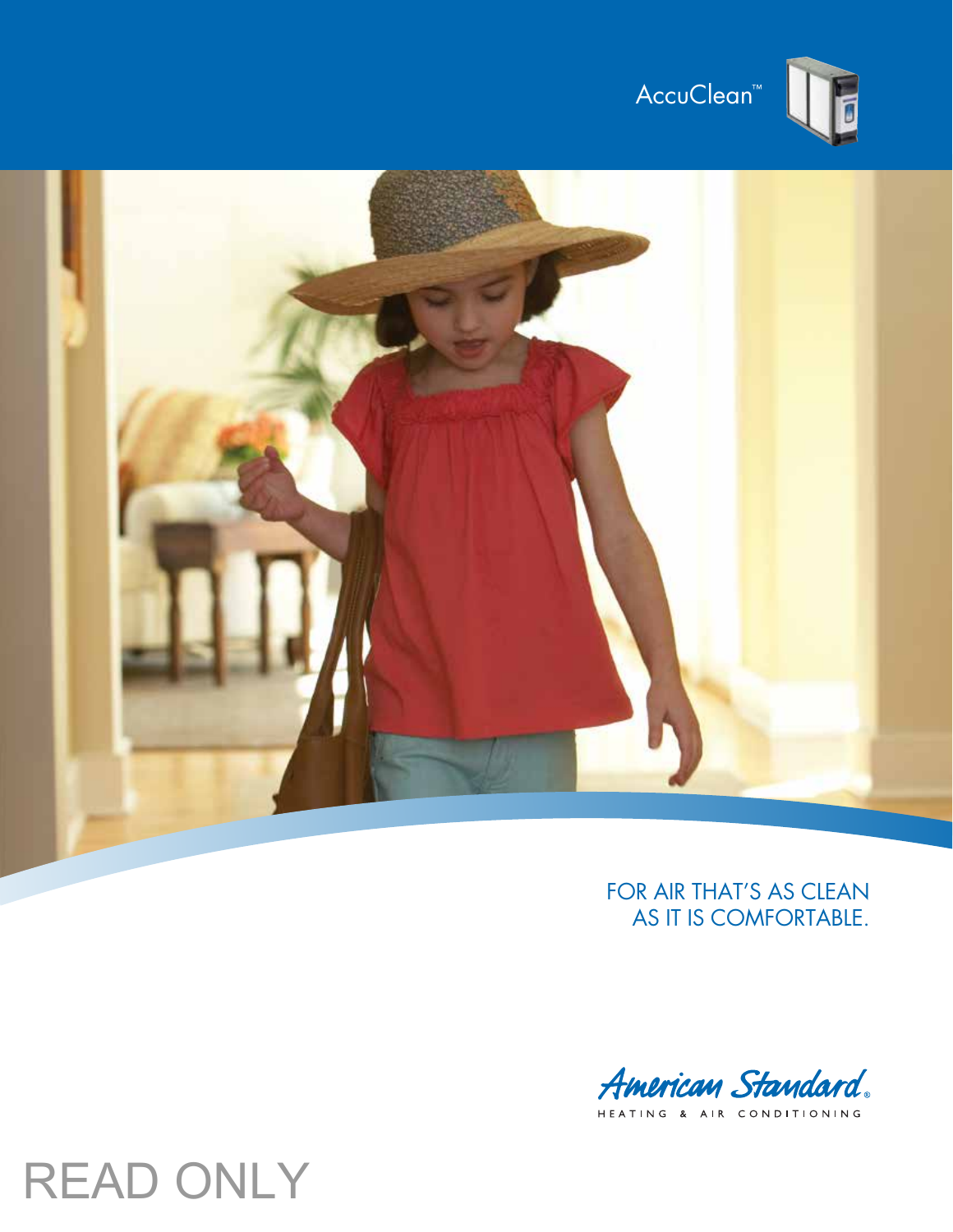## WHY IS AMERICAN STANDARD ACCUCLEAN™ AIR FILTRATION BETTER THAN THE REST?

Cleaner air starts with better airflow. Thanks to the patented technology of American Standard AccuClean, you get just that. Traditional filters force air through dense mesh screens to trap particles. Over time they become clogged and hamper airflow, which results in lower airflow and efficiency, also known as "pressure drop."

But with AccuClean whole-home filtration, our unique design gives you long-lasting, consistent performance with the lowest pressure drop and highest efficiency of any filtration system on the market. All so your family can enjoy cleaner air and higher comfort.

### With AccuClean<sup>™</sup> you get up to 99.98% cleaner air, and so much more.

- Clean Air: Removes up to 99.98% of allergens down to .1 micron from the filtered air throughout your home. So you get cleaner air, and more of it.
- Reliability: Built and rigorously tested to outperform other models, AccuClean provides your entire home with clean air day after day, year after year.
- Efficiency: Offers the cleanest filtered air available, with efficient operation that doesn't hinder airflow.
- Total Comfort: Cleans the filtered air throughout your entire home for total, clean air comfort, unlike some systems that only clean air within a small circumference.
- Less Dust: AccuClean can reduce your need to dust by up to 50%.
- Quiet Operation: Engineered to run silently, with none of the disruptive buzzing that electronic air cleaners bring. So your indoor environment remains as peaceful as it is comfortable.
- Extraordinary Warranty: Offers a 10-year registered limited warranty on functional parts. So you can be sure your investment is well protected.\*

\*Registered Limited Warranty terms are available when you register within 60 days of installation. You can register online<br>^ at americanstandardair.com or by phone at 800-554-8005, otherwise American Standard Heating & Air Base Limited Warranty terms will apply. Base Limited Warranty information on specific products can be found on americanstandardair.com. An option to purchase transferability of your Registered Limited Warranty is available. For more information visit americanstandardair.com.

### Your family is breathing in more allergens than you think.

Today's homes are better insulated, tightly sealed and use less energy. Unfortunately, this also seals in humidity, dust and other indoor pollutants. In many cases, the quality of air inside a home can be worse than it is outdoors. Not only can dirty air make you less comfortable, it can pose serious problems for family members who suffer from asthma and allergies.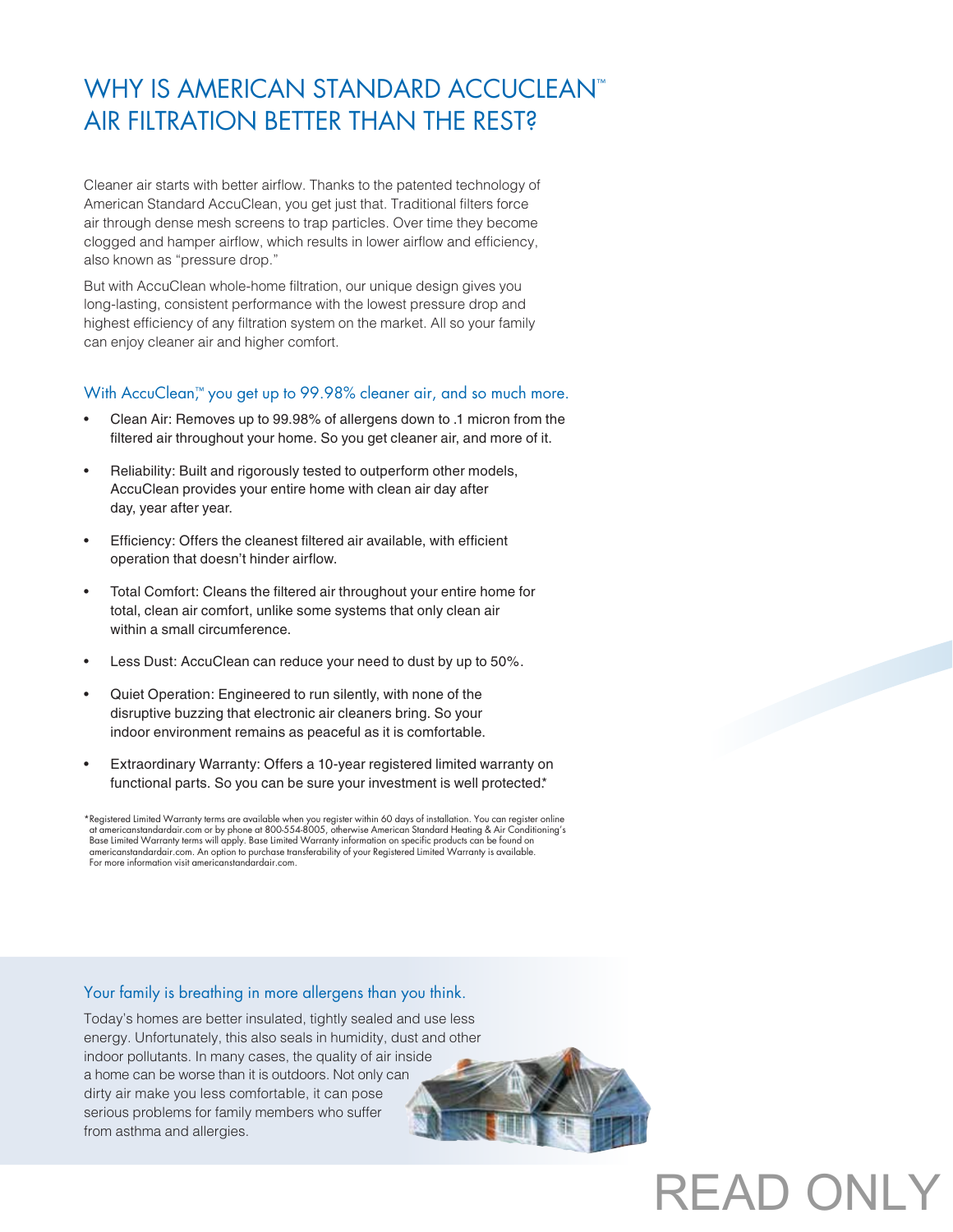

At American Standard, we've been in the business of finding new ways to deliver whole-home comfort to your family for over 100 years. When it comes to providing that comfort, temperature is only one piece of the puzzle. The fact is, indoor air quality plays a key role. That's why we created AccuClean™ the advanced whole-home air filtration system that removes up to 99.98% of allergens from filtered air down to .1 micron. So you can breathe easy and enjoy comfort, year after year.



## The AccuLink™ advantage.

When paired with an AccuLink™ Platinum ZV control, you can customize your cleaning options to fit your family's needs. Choose from three different options to keep your family comfortable and breathing easier. Filter maintenance is also easy to keep track of with alerts that appear right on the Home screen.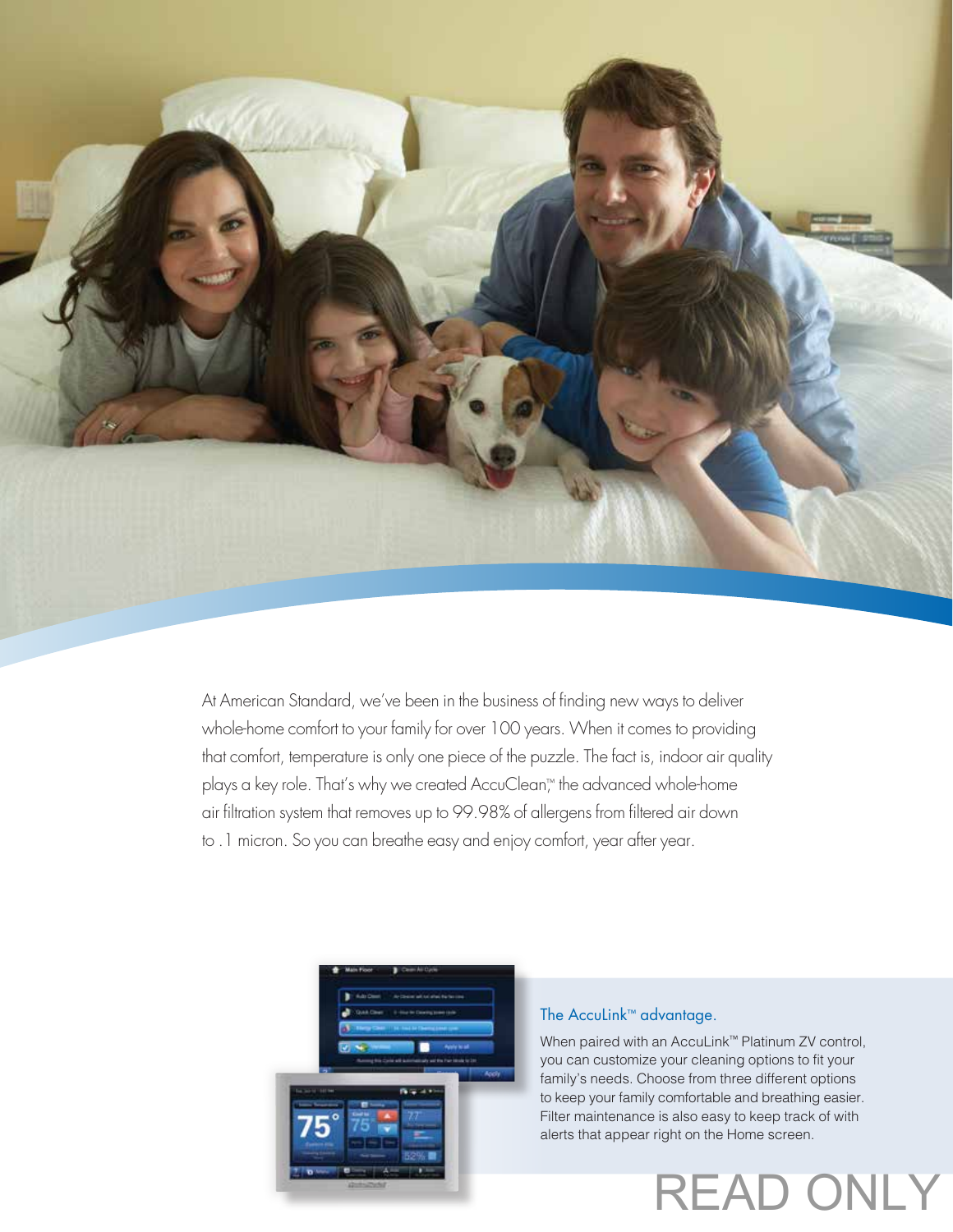#### **1** Power Door

Provides easy access to internal components, while featuring a filter-status display. Plus, its safety feature shuts off power when the door is opened for maintenance or cleaning.

### 2 Pre-Filter

Traps large airborne particles so the reusable collection cells can operate for a longer period of time before cleaning is required. Easy removal makes vacuuming every 1–2 months a breeze.

### <sup>3</sup> Field Charger

Removes up to 99.98% of allergens by charging airborne contaminants so they are attracted to an oppositely charged collection cell.

#### **4** Reusable Collection Cells

Precision-engineered to trap particles down to .1 micron in size. These cells can be conveniently vacuumed every six to nine months, or more often as needed.



**5** Painted Sheet Metal Cabinet Constructed of heavy-duty 18-gauge metal to protect the filter and internal electronics.

## Why American Standard AccuClean™ is up to 100 times more effective.

The difference is AccuClean's exclusive Intense Field Dielectric™ technology. It works by charging the harmful particles in your home and then collecting them on an oppositely charged surface during the filtration process. In fact, AccuClean has the highest clean air delivery rate of any filtration system on the market, and is 100 times more effective than an ionic-type room appliance or standard 1" throwaway filter.

If you install American Standard AccuClean with an American Standard variable-speed system, it not only removes up to 99.98% of allergens from the filtered air, it can also reduce dust mites by keeping the air below 50% humidity. All so your family can breath easier and be more comfortable.

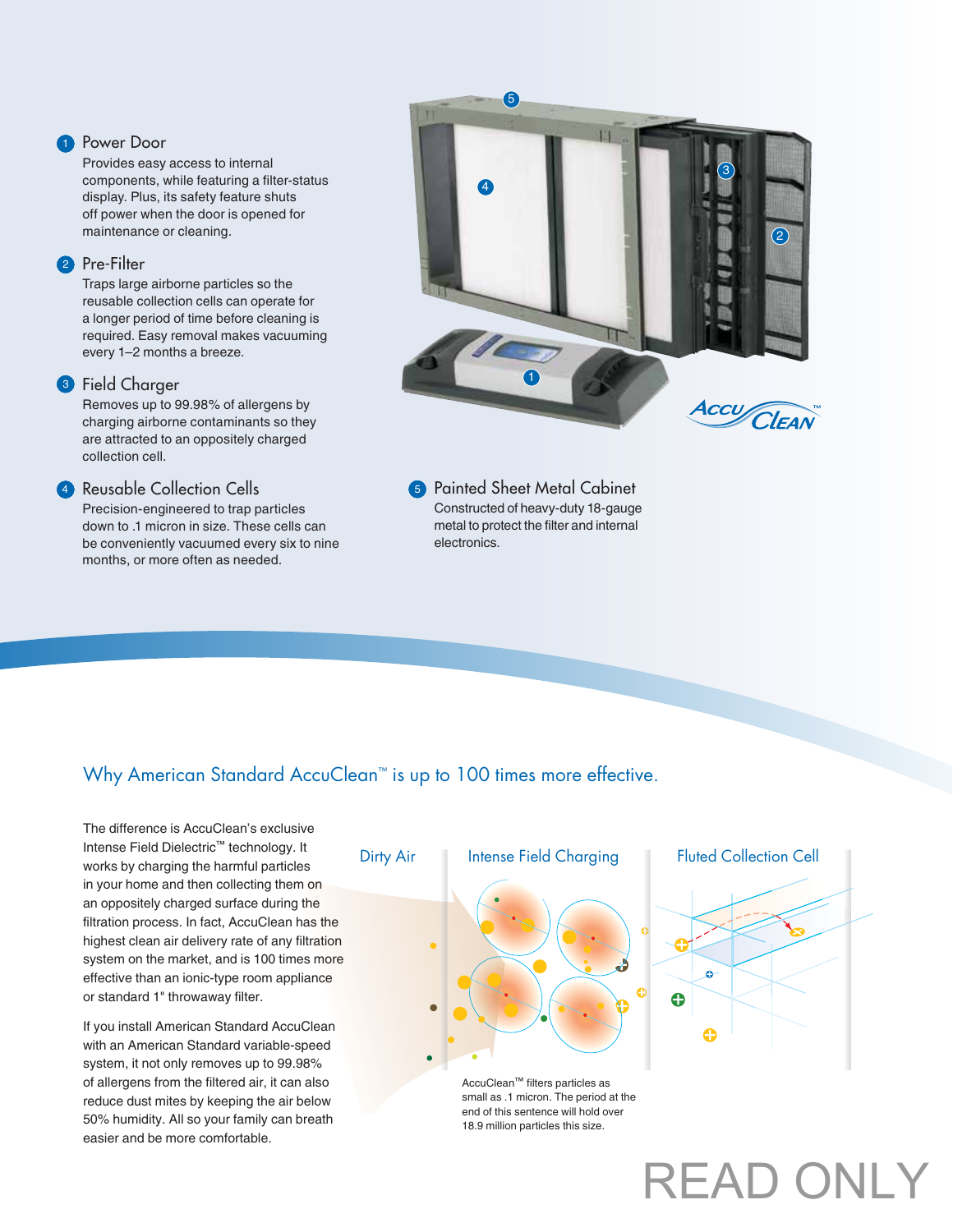## Some ratings deliver more comfort than others.



Ratings of cubic feet per minute of clean air delivered for a typical 3-ton heating and cooling system: the higher the value, the more effective the air cleaner. Clean air delivery rate (efficiency times airflow rate) is recognized by the Federal Trade Commission (FTC) and Environmental Protection Agency (EPA) as a fair and objective measure of various air cleaner technologies.

### Clean Air Delivery Rate vs MERV Ratings

Air cleaners typically use one of two ratings, Clean Air Delivery Rate (CADR) or Minimum Efficiency Rating Value (MERV). While many of our competitors choose MERV, here's why American Standard uses Clean Air Delivery Rate:

- MERV ratings simply don't go high enough to measure the capabilities of American Standard AccuClean.™ In fact, AccuClean would be off the charts if given a MERV rating.
- Some whole-home air cleaners tout their rating based on a 5-ton system rather than a typical 3-ton system. AccuClean uses the 3-ton to compare our Clean Air Delivery Rate because it's more applicable to consumers.
- It's also important to compare efficiencies of air cleaners at .3 microns and even down to .1 micron, not at larger sizes like 7 to 10 microns, like some competitors' claims.

## Clean Air Delivery Rate Supported by Scientific Data

American Standard engaged Environmental Health & Engineering (EH&E) to evaluate the performance of AccuClean's Clean Air Delivery Rate versus other air cleaning products, including both whole-home and portable air cleaners.

The EH&E test results showed that there is a direct comparison between the performance and Clean Air Delivery Rate of the tested portable air cleaners with that of AccuClean.™ In addition, this data suggests our results are directly comparable with other whole-home air cleaners in terms of the ability to reduce contaminant levels.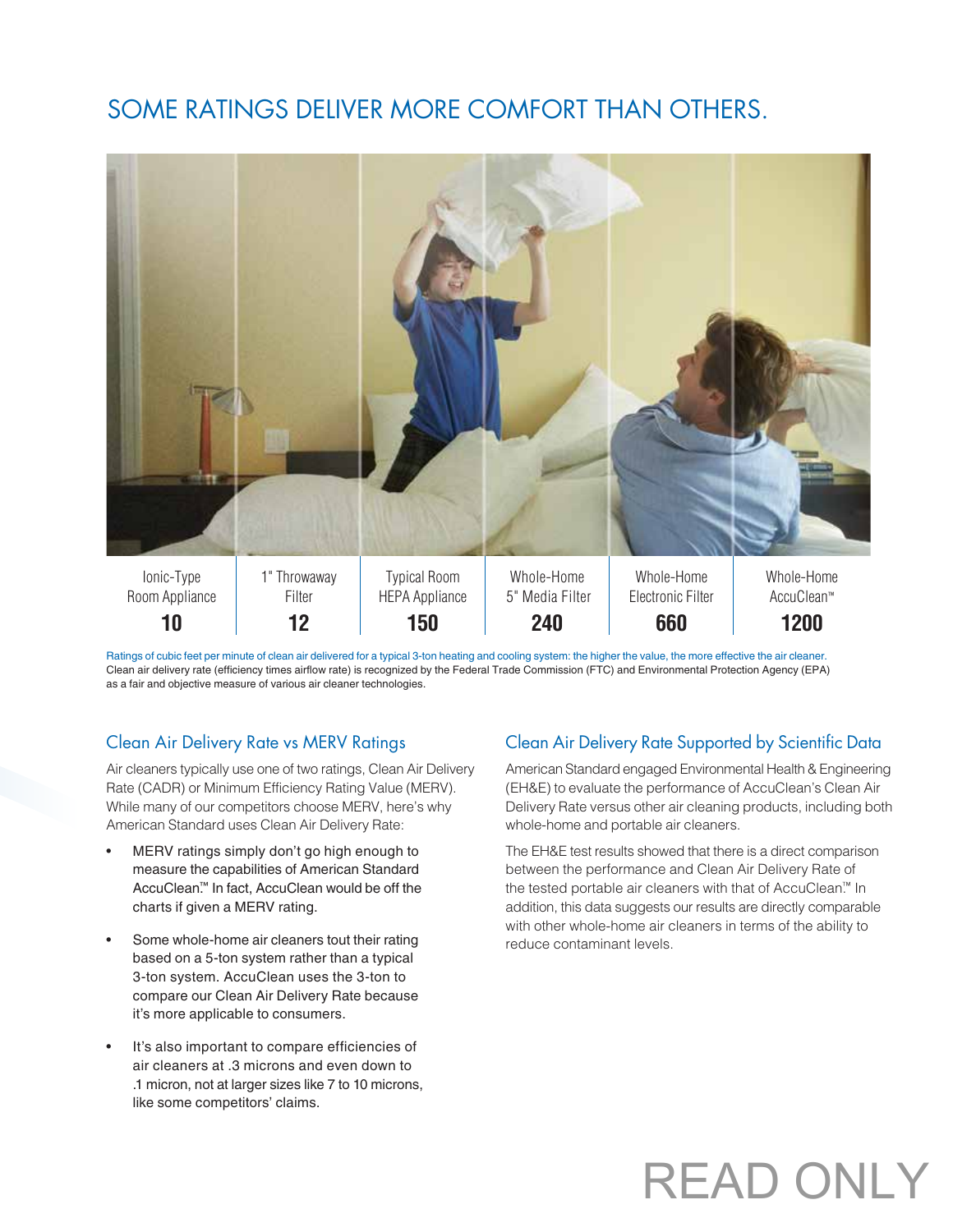## Doesn't your family deserve up to 99.98% cleaner air?

When you choose American Standard AccuClean™ you're choosing cleaner air for you and your family. That's because AccuClean can remove up to an unprecedented 99.98% of allergens from the filtered air in your home. So your family can breath easier, no matter the season.

What's more, our revolutionary technology can trap allergens down to .1 micron in size. Particles like dust, soot, mold spores and bacteria are often .3 microns. AccuClean removes tiny particles like these, reducing the potential triggers for asthma and allergy attacks.

So say goodbye to irritating particles like dust, pollen, pet hair and dander, dust mites, mildew, lint, fungus, bacteria and more. And say hello to clean, healthy air from the industry's most advanced air filtration system – AccuClean.





### How small is a micron?

American Standard's AccuClean removes up to 99.98% of particles down to .1 micron from the air it filters. That's 1/700th of a human hair, pretty small by any standard. It means AccuClean can trap dust, mold, pet dander and bacteria. But it also means AccuClean is the only air filtration system to remove what science refers to as "ultrafine" particles from the air. That's no small feat.

## Whole-home vs. room air cleaning systems.

When judging between a whole-home system like AccuClean™ and independent room air cleaning systems, it's important to remember that AccuClean is more efficient and less intrusive on your home's environment than portable room air cleaners. In fact, if you added one ionic-type appliance to every room in your home, they would not significantly affect the air like an AccuClean whole-home system can. Plus, at \$300 to \$500 each, AccuClean is simply a better economical choice, now and for years to come.



READ ON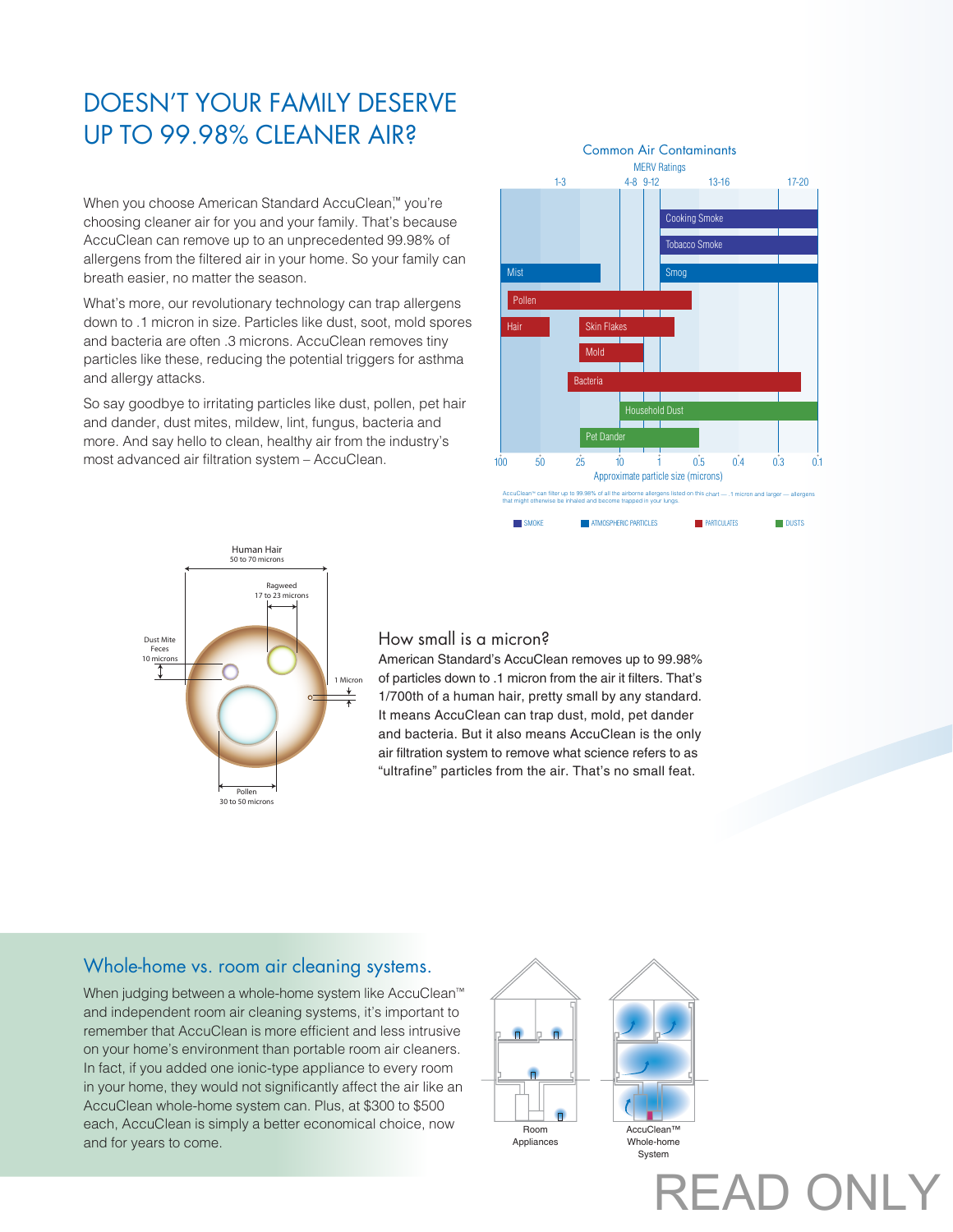## COMMONIY ASKED QUESTIONS

### **Q: Is American Standard AccuClean™ noisier than other air filtration systems?**

- **A:** No. AccuClean doesn't produce the zapping noises that electronic air cleaners do. In fact, AccuClean is virtually inaudible.
- **Q: How do the life cycle costs of an American Standard AccuClean unit compare to other air filtration systems?**
- **A:** Unlike other systems that require a steady stream of replacement filters, AccuClean has a permanent filter that costs up to \$200 and never needs to be replaced. AccuClean is also efficient to operate and only adds approximately \$6 per year to a homeowners' energy costs.

### **Q: What kind of maintenance does American Standard AccuClean require compared to other systems?**

**A:** With American Standard AccuClean, maintenance is cost-efficient and time-saving. Rather than changing filters every month, AccuClean's cleanable filters need to be vacuumed once every six to nine months, or more often as needed. Like any system, seasonal visits by an independent American Standard Heating & Air Conditioning dealer are recommended.

- **Q: Some people have expressed concern about the ozone emissions of ionizing air cleaners. Does American Standard AccuClean have an impact on ozone?**
- **A:** AccuClean was specifically designed to fall well below the 50 ppb FDA voluntary emission limit for medical devices. In fact, testing of AccuClean by third parties indicated that there's no more ozone in a home with AccuClean than naturally occurs in the environment already.
- **Q: Is it true that American Standard AccuClean "captures" but does not "kill" germs, fungi, bacteria or allergens?**
- **A:** There is no way to accurately determine whether germs and the like can be "killed" by an air filter system. In fact, *removing* airborne fungi, bacteria and allergens from a home's filtered air is far more important for you and your family's health, after all, allergens don't have to be alive to cause allergic reactions.

## Lowest Pressure Drop

Pressure Drop occurs when typical filters become clogged with particles, which hampers airflow and results in weakened airflow and efficiency. Because our patented technology is designed to let air flow freely, AccuClean™ has the lowest Pressure Drop possible with this design.

- AccuClean cleans air faster and more effectively than any other whole-home air cleaning solution on the market.
- Low Pressure Drop means more air can flow through for the utmost in efficiency.
- Some whole-home air cleaners claim to have lower Pressure Drop than AccuClean, however they are not measuring the complete system. For example, they may not be including the pre- and post-filter in the measurement.

## Proven in Testing, Again and Again.

American Standard Heating & Air Conditioning is committed to maintaining the best whole-home air cleaner on the market. That's why we continuously develop tests that push the limits and expand on the capabilities of AccuClean.™

- Repeated testing by LMS Technologies, EH&E and other major universities has continued to prove that AccuClean removes up to 99.98% of harmful indoor pollutants from the filtered air down to .1 micron.
- Trapping ultrafine particles is vital because they are too small to be filtered by your nose or mouth, and oftentimes get trapped deep in your lungs. AccuClean is effective at removing ultrafine particles like bacteria, combustion from cooking and cleaning products and even cigarette smoke toxins.
- It's important to be aware of particle size when our competitors make claims. Most focus on a larger particle size, however the fact is, no other whole-home air filtration system can match the performance of American Standard AccuClean.